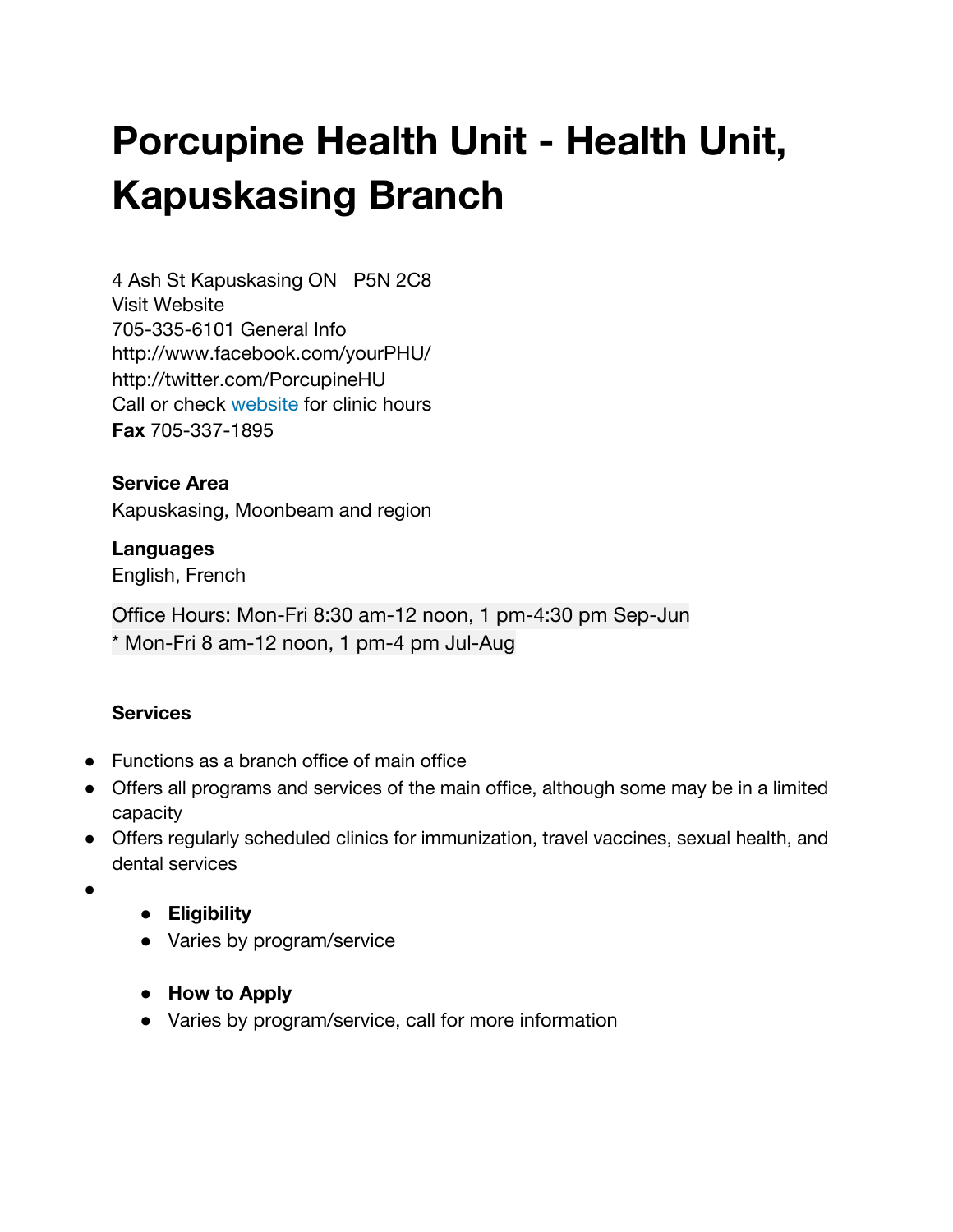# **Porcupine Health Unit - Chronic Disease Prevention**

# **Eligibility**

No restrictions

**How to Apply** Call for information

**Fees**

None

#### **Physical Access** Unknown

## **Services**

Aims to reduce the burden of preventable chronic diseases of public health importance through education, information and resources

Chronic diseases of public health importance include but are not limited to:

- Alcohol misuse
- Cancer
- Cardiovascular disease
- Diabetes
- Physical Inactivity
- Poor Diet and obesity
- Respiratory Disease
- Substance misuse
- Tobacco use
- Workplace wellness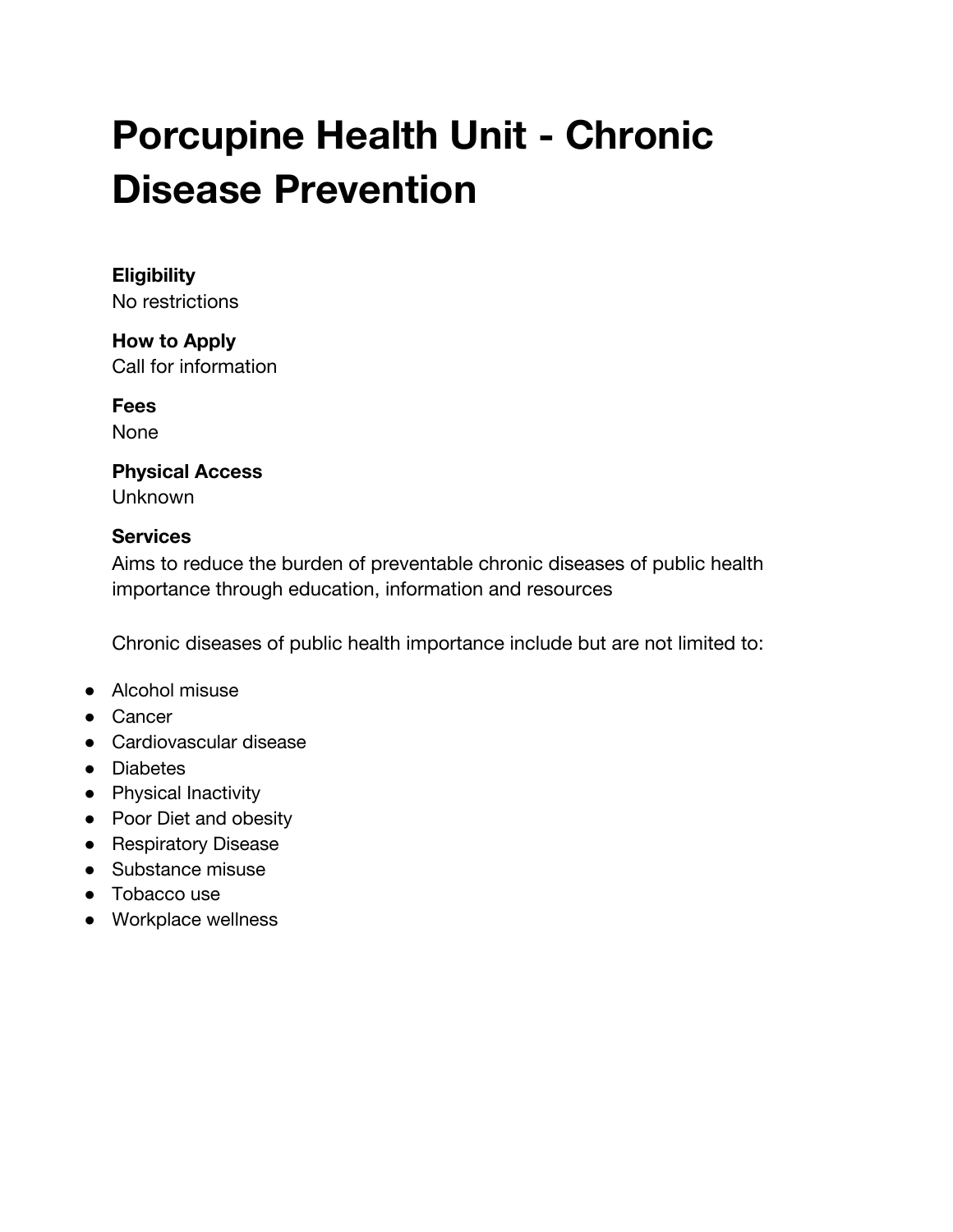# **Porcupine Health Unit - Prenatal Nutrition Program, Kapuskasing Branch**

# **Eligibility**

Must have a valid Ontario Hospital Insurance Plan (OHIP) card Pregnant women:

- living on a low income
- living in social isolation with limited access to services
- living in difficult life circumstances such as violence
- who smoke, drink alcohol or use harmful substances

# **How to Apply**

Contact office to enroll in the program

**Fees** None

### **Physical Access** Unknown

### **Services**

- Offers nutritional counselling with a dietitian
- Teaches healthy eating habits for both mother and infant
- Teaches mothers how to breastfeed and offers related support and information
- Offers participants milk and food vouchers as well as vitamin supplements

# **Porcupine Health Unit - Breastfeeding Support Services**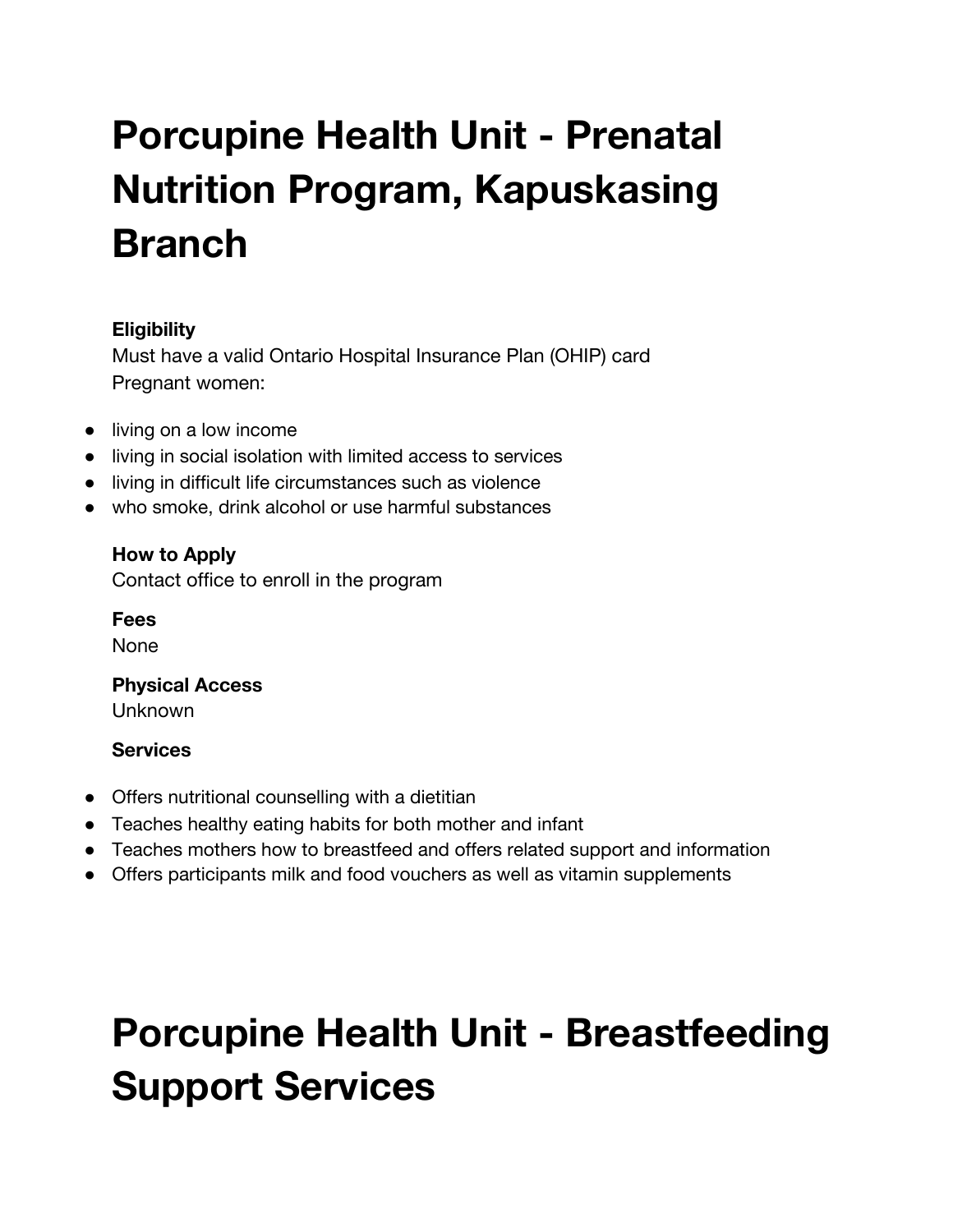## **Eligibility** Expectant mothers or mothers who are breastfeeding **How to Apply** Contact the office to speak with a public health nurse

### **Services**

- Provides breastfeeding support by nurses over the phone and by clinic or home visits
- Provides information and various breastfeeding resources in print and online
- Maintains a list of breastfeeding-friendly places

# **Porcupine Health Unit - Healthy Babies Healthy Children, Kapuskasing Branch**

**Eligibility** Parents with children who are not yet in school **How to Apply** Contact office to speak with a public health nurse **Fees** None **Physical Access** Unknown **Services**

- Delivers a parenting support program and promotes child development
- Provides information on the stages of pregnancy

Program participants are provided with:

- Follow up via telephone after discharge from hospital
- Home visits pre birth to prepare family for new arrival
- Home visits post birth to offer support to new mothers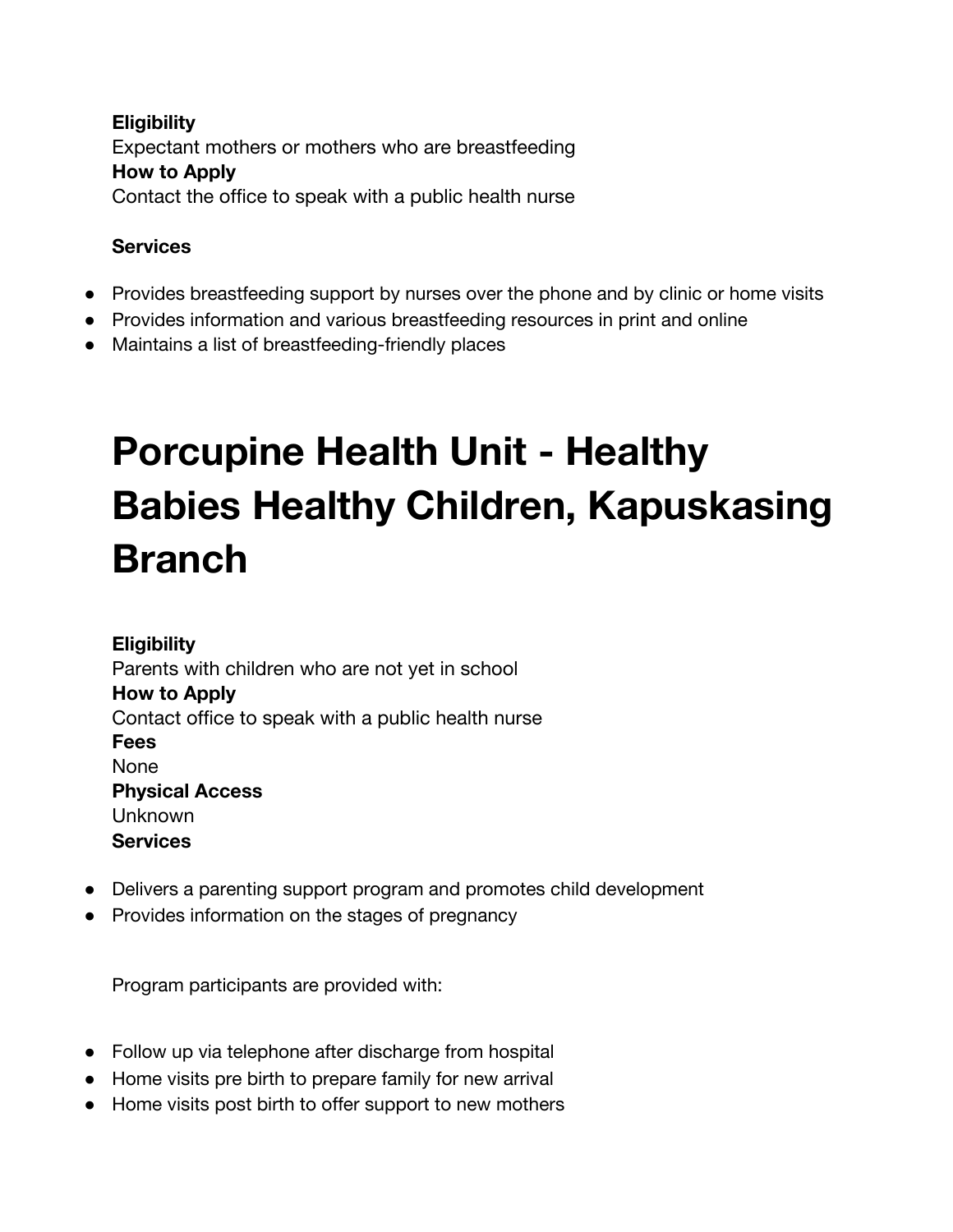- Home visits during child's early years to offer development guidance
- Referrals to other programs and services

#### **Family Home Visitors**

- Provides information on different topics related to parenting and growth and development as requested by parents
- Provides educational activities for children during visits

Note: Home visitors are mothers who want to help other parents

# **Porcupine Health Unit - Sexual Health and Clinical Services**

#### **Service Area**

Kapuskasing, Moonbeam and region

**Languages** English, French

**Hours** Call or check [website](http://www.porcupinehu.on.ca/en/calendar/) for clinic hours

## **Eligibility**

- Valid Ontario Hospital Insurance Plan (OHIP) card required
- No one will be refused service without a health card

**How to Apply** Call or visit

**Fees**